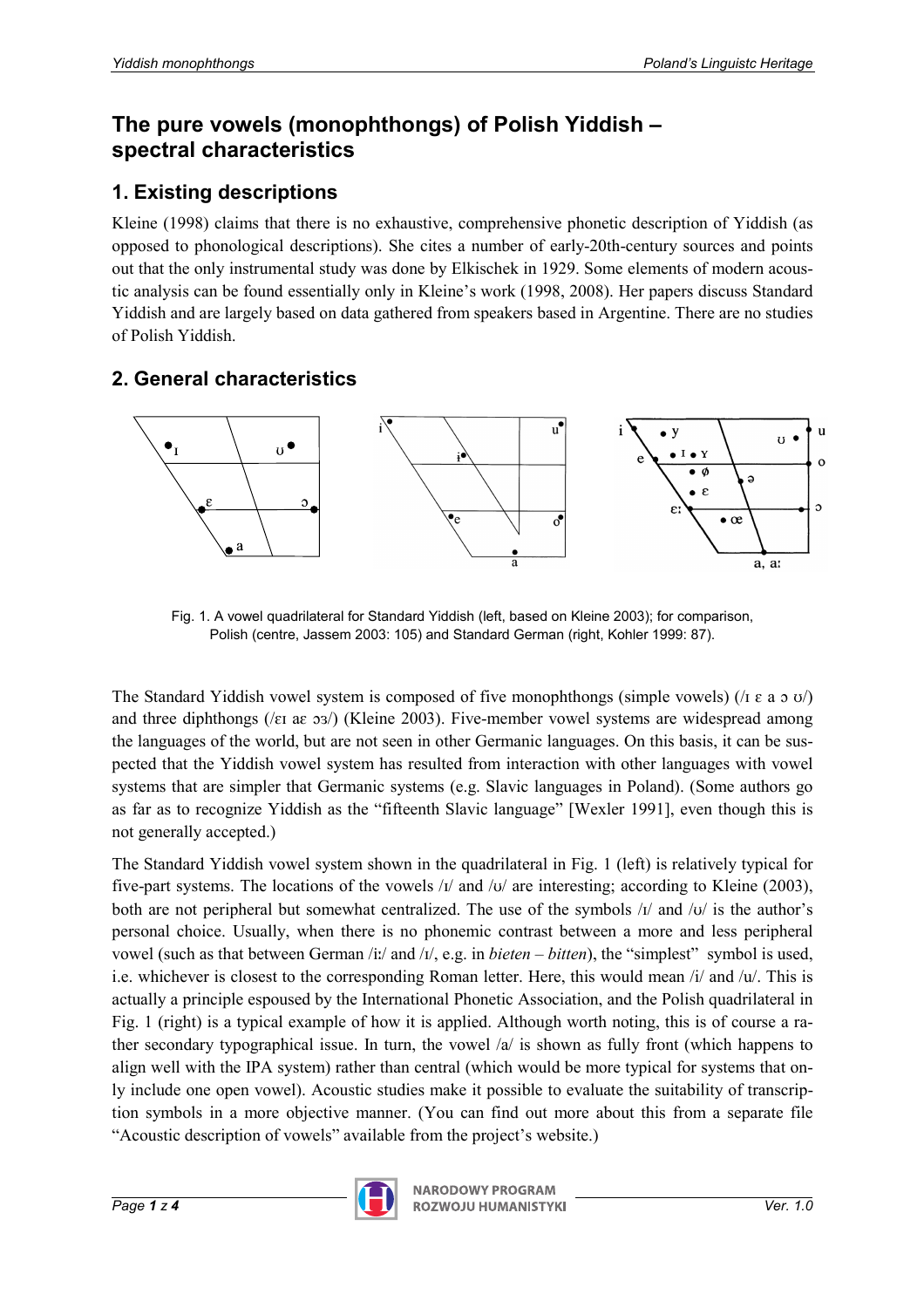The problem of duration is more significant, i.e. the role of vowel length in phonemic contrasts (that serve to distinguish words). Polish Yiddish is usually subsumed under Central Yiddish. Most authors (e.g. Geller 2001) claim that duration is allophonic in Central Yiddish (i.e. it is not used for phonemic contrast but is determined by the neighbouring sounds/position within the word). Here, too, acoustic studies can supply more objective data. Unfortunately, the nature of the materials gathered within the *Language Legacy of Poland* project does not allow firm conclusions in this regard; as a result, the description below is limited to spectral qualities. Research into this aspect of Polish Yiddish should be continued in the future.

### **3. Methods**

Two recordings were selected from among the recordings made for the *Language Legacy of Poland*  project. Both speakers were women. The Praat software was used to mark all analysable pure vowels in stressed syllables located no closer than two syllables from the end of the intonational phrase. Next, the frequencies of the first two formants were measured at the vowel midpoints. Measurements gathered in this manner, expressed in Hz (without normalization) are plotted below on standard charts showing the relationship between the first and second formant (F1 and F2). The charts are oriented so as to match the standard vowel quadrilateral (system origin at upper right, F1 on the Y axis). Thus, the charts can be interpreted (with some reservations) to show close vowels at the top and open vowels at the bottom; and front vowels on the left with back vowels on the right. You can find an introduction to acoustic description of vowels in a separate file available from the project's website.

# **4. Results**

Speaker HBE is a middle-aged woman. The recording used for the spectrographic analysis contained a fragment of a written story, i.e. read speech. It can be seen that the mean values for the individual vowels are located on the edge of a triangular vowel area. This means that the transcription proposed by Kleine (2003) is not fully appropriate from the point of view of the IPA system; rather, the symbols /i e a o u/ should be used, as the close vowels are not centralized, and /e/ and /o/ are relatively high. In general, the system is typical for a symmetrical five-member system. This can be also seen from the fact that each vowel occupies a relatively large area (which is visible in the chart showing the individual measurements), as is usual in a five-member system. From a dialectological point of view, this speaker demonstrates some Central Yiddish features (e.g. /u/ in *šlufst*, /i/ in *gekimen*, /a/ in *zane*) along with some Standard features or features that are not seen as characteristic of Central Yiddish (e.g. /ɛ/ in *gebn* etc.). Since this is a question of the phonemic affiliation of individual words, it is not particularly important for the present description.

Speaker HBR is also a middle-aged woman. The recording from which the measurements were taken was her spoken biogram (spontaneous speech). Some English influence is noticeable in this speaker, since she has lived her entire life in the United Kingdom. Here, too, an /i/ transcription for the high front vowel would be more suitable, since the vowel is peripheral. However, the vowels  $\ell$  and  $\ell$  are more open than in speaker HBE; thus the transcription proposed by Kleine (2003) would be easier to adopt here. There were no occurrences of  $/\nu$  in the recording. The dialectal characteristics are similar to speaker HBE: there both typical Central Yiddish features (e.g. /i/ in *gekimen*, *hindert*, *gesingen*), and non-Central Yiddish ones (/ɛ/ in *redn*).

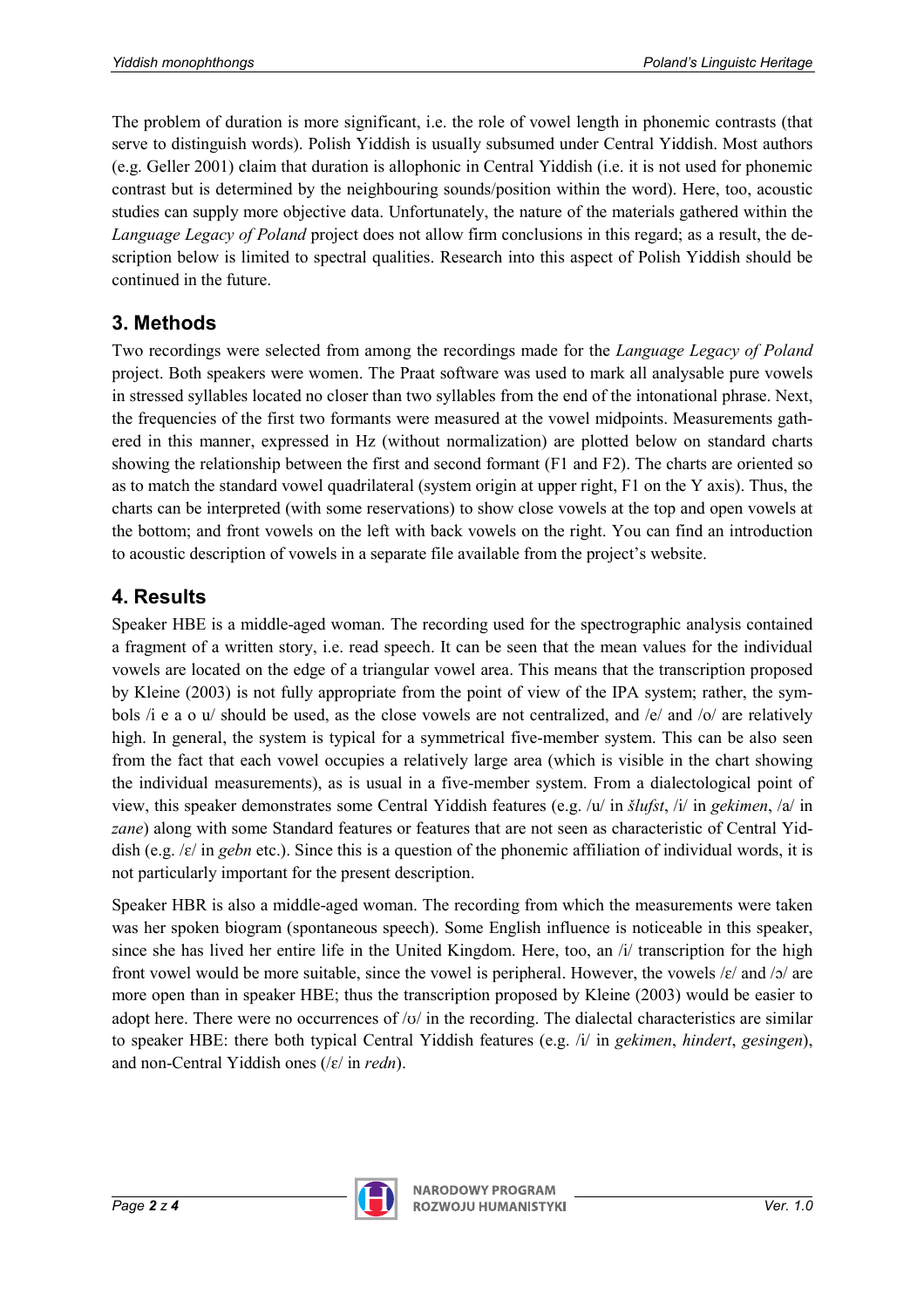

Fig. 2. Yiddish vowels in speaker HBE. Left: individual measurements; right: means for each vowel. Transcription conventions:  $|I| = i$ ;  $|E| = e$ ;  $|S| = o$ ;  $|U| = u$ .



Fig. 2. Yiddish vowels in speaker HBR. Left: individual measurements; right: means for each vowel. Transcription conventions:  $/I/ = i$ ;  $/\varepsilon/ = e$ ;  $/5/ = 0$ .

In both cases, an evident division of the vowels  $\pi$  a  $\sigma$  into more peripheral and more centralized subgroupings is lacking. Such subgroupings could be expected if there was a robust contrast between "long" and "short" vowels, since Germanic languages usually implement such contrasts via both actual duration and quality (timbre). This may be a limitation of the present analysis resulting from the limited scope of the material. However, the contrasts may in fact be lacking altogether, or duration